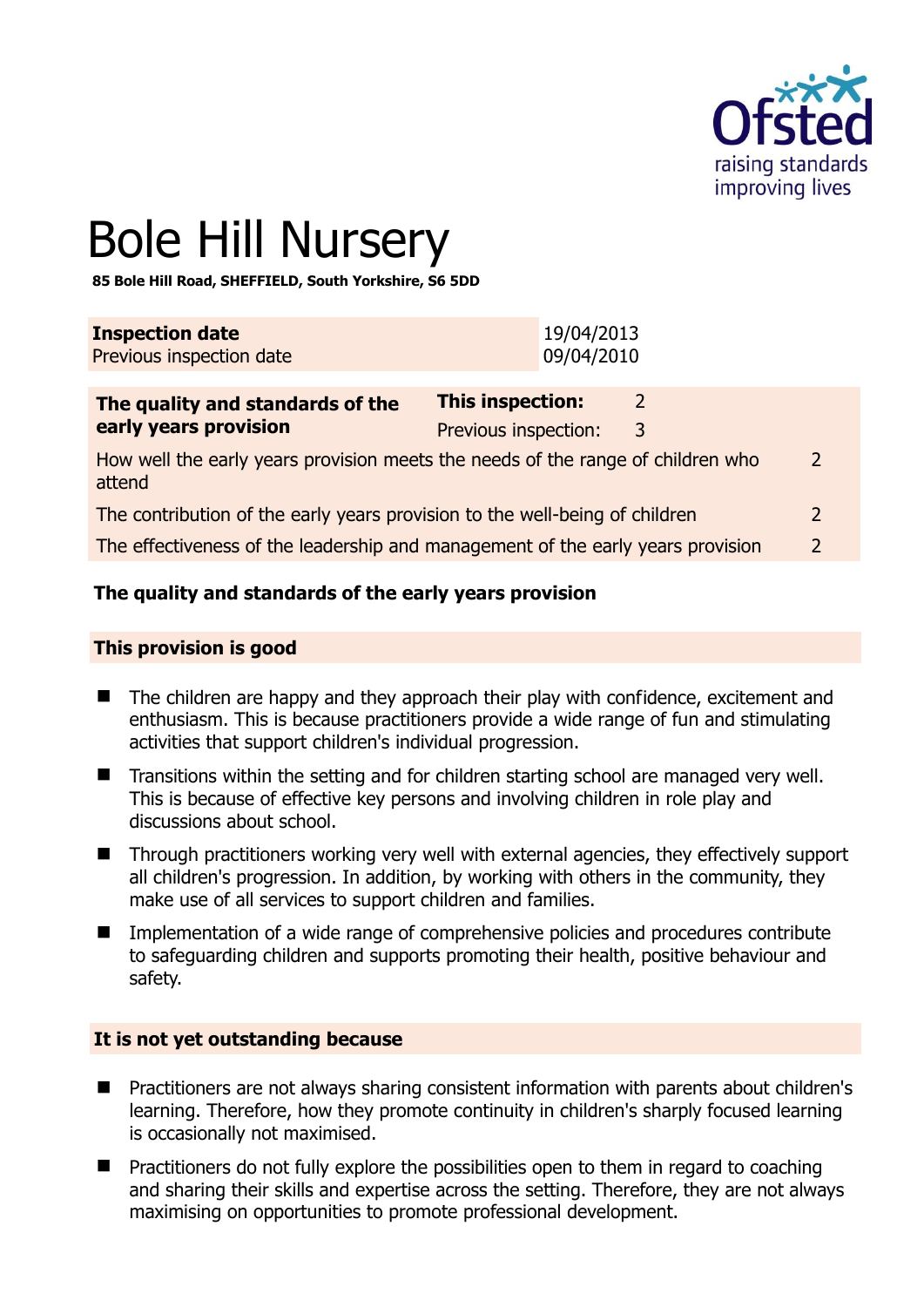#### **Information about this inspection**

Inspections of registered early years provision are:

- $\bullet$  scheduled at least once in every inspection cycle the current cycle ends on 31 July 2016
- scheduled more frequently where Ofsted identifies a need to do so, for example where provision was previously judged inadequate
- **•** brought forward in the inspection cycle where Ofsted has received information that suggests the provision may not be meeting the legal requirements of the Early Years Foundation Stage or where assessment of the provision identifies a need for early inspection
- **•** prioritised where we have received information that the provision is not meeting the requirements of the Early Years Foundation Stage and which suggests children may not be safe
- scheduled at the completion of an investigation into failure to comply with the requirements of the Early Years Foundation Stage.

#### **Inspection activities**

- $\blacksquare$ The inspector arrived at the setting, she had a tour of all the premises and observed activities in all rooms and outdoors.
- $\blacksquare$ The inspector held a meeting with the manager and held discussions with the Early Years Professional and other practitioners with key responsibilities.
- The inspector looked at children's assessment records, planning documentation, evidence of suitability of practitioners and a range of other documentation.

The inspector took account of the views of parents and carers through information

 $\blacksquare$ provided in the self-evaluation document, parental questionnaires and during discussions with the manager.

# **Inspector**

Helen Blackburn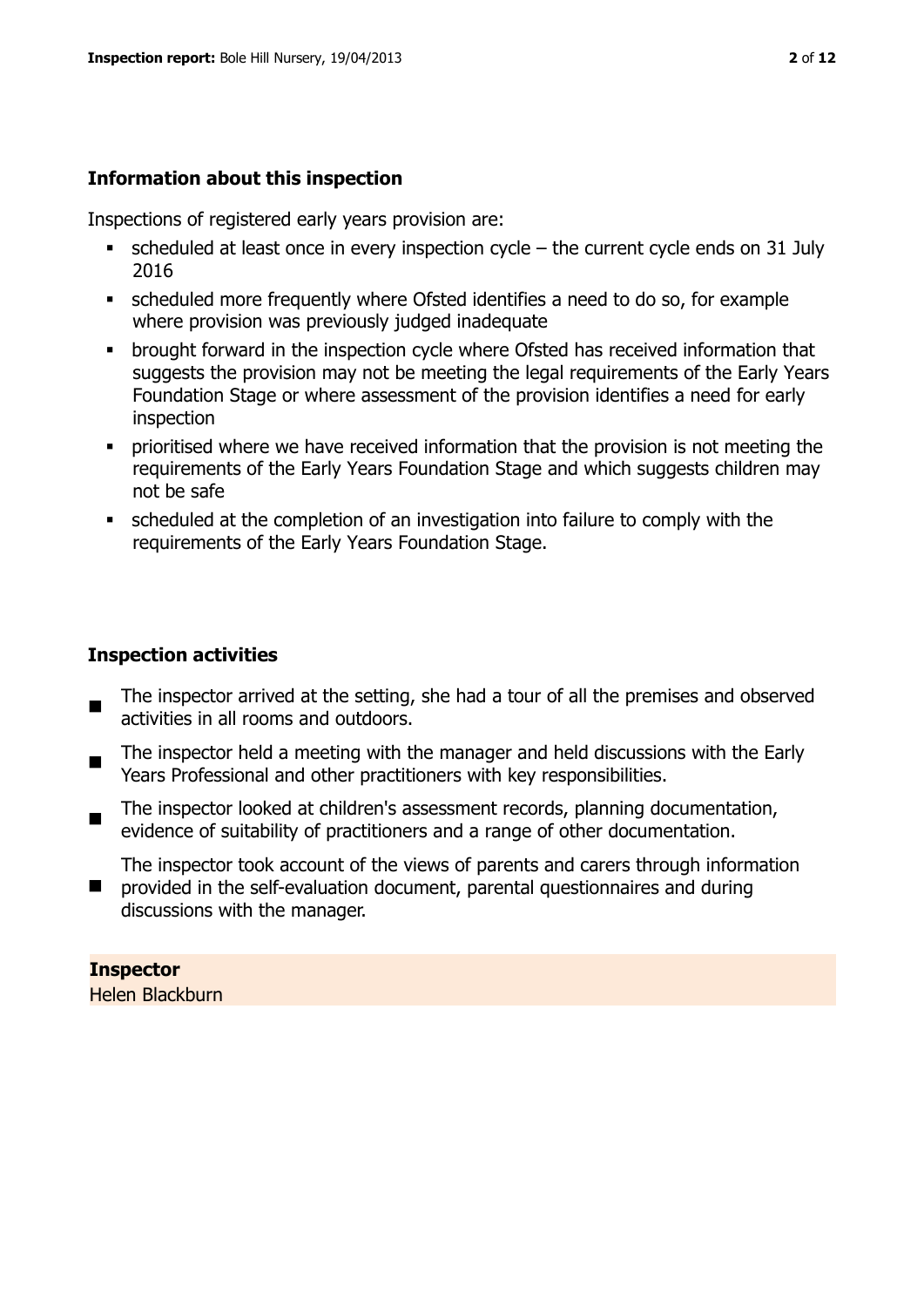#### **Full Report**

#### **Information about the setting**

Bole Hill Nursery and Pre-School was registered in 1997 and is on the Early Years Register. It is situated in the Walkley area of Sheffield and it is managed by The Unity Centre Limited. The setting serves the local and wider area and is accessible to all children. It operates from a converted school and children are cared for in six rooms, dependent on their ages. In addition, all children have access to an indoor hall. There are four enclosed areas available for outdoor play. The setting has a rabbit, two hamsters, stick inspects, African land snails and fish.

The setting employs 38 members of childcare staff. Of these, 2 hold appropriate early years qualifications at level 2, 25 at level 3, one at level 5, two at level 6 and one is qualified to Early Years Professional Status.

The setting opens Monday to Friday all year round. Sessions are from 8am until 6pm. Children attend for a variety of sessions. There are currently 151 children attending in the early years age group. The setting provides funded early education for two-, three- and four-year-old children. It supports a number of children who speak English as an additional language and children with special educational needs and/or disabilities. The setting is a member of the National Day Nursery Association.

#### **What the setting needs to do to improve further**

#### **To further improve the quality of the early years provision the provider should:**

- strengthen partnerships working by ensuring all parents receive consistent information about their child's progress and ways to support this at home, so that opportunities to promote continuity in children's learning are always maximised
- $\blacksquare$  strengthen the programme of professional development by providing more opportunities for highly qualified practitioners to coach and share their expertise and knowledge with others.

#### **Inspection judgements**

## **How well the early years provision meets the needs of the range of children who attend**

Practitioners effectively promote children's progression because they have a good understanding of the learning and development requirements. For example, they are actively involved in children's play and they use a good range of open-ended questions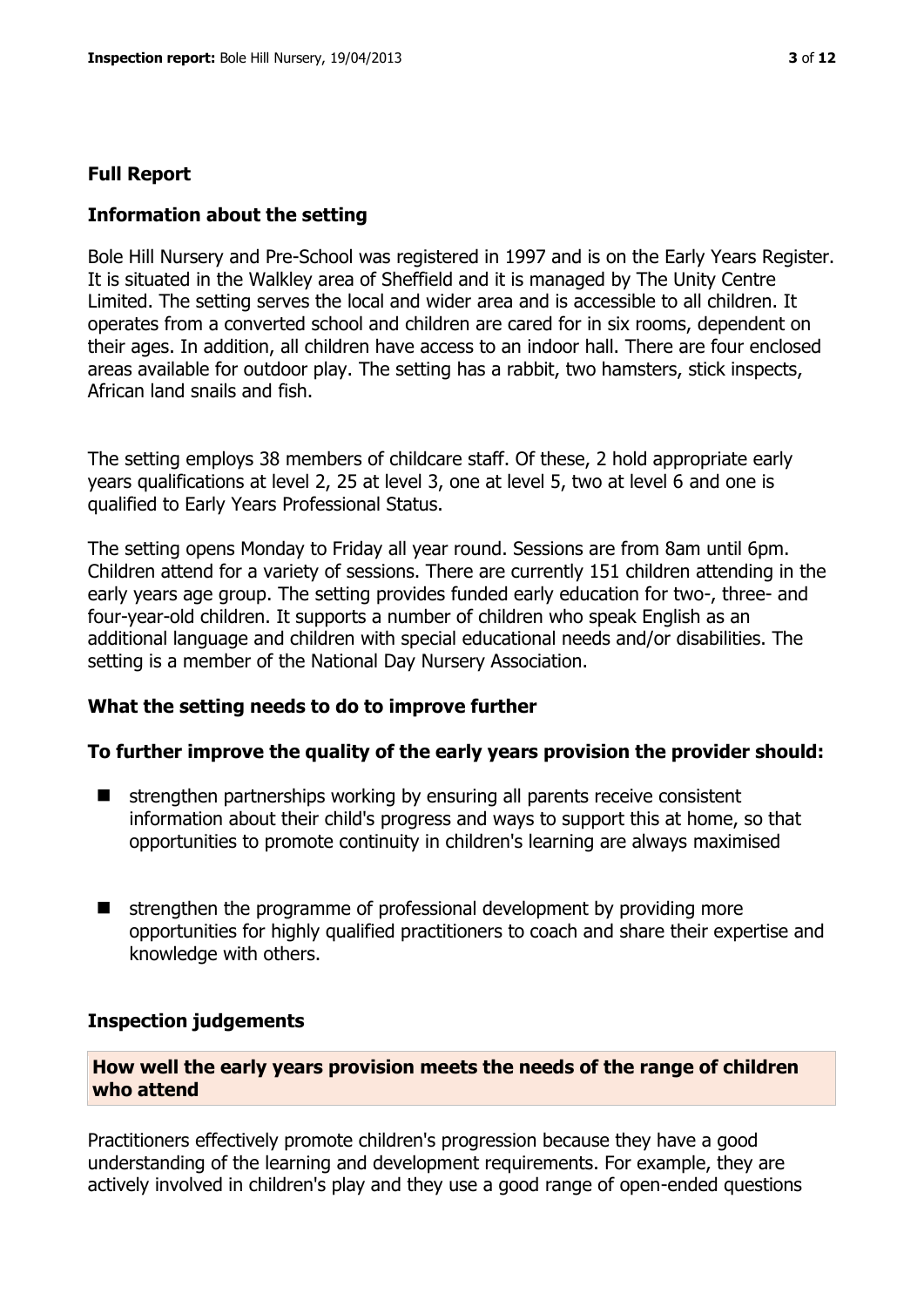when interacting with them. This means children positively engage in their play and it supports them in sharing their ideas. It also encourages children to explore and think what else is possible when finding solutions. This means children are active and motivated learners, who approach their play with enthusiasm. Through their observations and assessments practitioners know children well and this means they have a good understanding of each child's abilities, likes and needs. They effectively use this information to plan a wide range of experiences across the areas of learning to support their individual needs. For example, practitioners provide a variety of familiar props in their 'story boxes' to support babies early communication and language skills. In addition, when exploring the props, practitioners provide good eye contact and they introduce simple words, such as duck. As a result, babies laugh, babble and blow raspberries in response to these positive interactions with practitioners. Older children are confident speakers and they engage easily in conversations with their peers and practitioners. For example, during role play older children make up their own storylines and they listen to the ideas expressed by their peers. In addition, during everyday conversations, practitioners listen to children and provide the time for them to talk about their own experiences without being rushed. This means children are confident to talk about their own experiences, such as explaining to practitioners that they have seen pictures of Egypt and the pyramids on the television.

All children have access to books. For example, younger children listen attentively to stories, they talk about what they see and they eagerly predict what will happen next in the story. This fosters well children's early literacy. In addition, older children are eager to write their own name and they make lists when engaging in role play activities. Children also learn about sounds and letters through fun songs and letter of the week. As a result, older children recognise letters from their names. Practitioners effectively promote children's mathematical development. For example, through fun activities children are encouraged to count. For example, younger children count how many scoops of soil they need to fill their plant pot. In addition, through rhymes and songs younger children learn about number and other mathematical concepts. For example, when singing 'Tommy thumb' they use language, such as up, down, big, small and tall. Furthermore, older children talk about number when making their clocks and they confidently name different shapes when playing with the dough.

Practitioners provide good opportunities for children to explore a wide variety of different media and textures, such as materials, ribbons, dough, sand, water, shaving foam and paint. This provides good opportunities for children to develop their physical skills. For example, babies squeeze, prod and manipulate different objects and younger children develop good hand to eye coordination as they fill and empty containers in the sand and water. In addition, older children use a wide variety of tools and equipment with skill and control. For example, scissors, pencils, cutters and construction materials that they have to twist, slot and push together. All children enjoy taking part in physical activities. For example, older children thoroughly enjoy throwing and kicking balls and they confidently climb and balance on small apparatus. Practitioners provide the space and freedom for babies to roll, crawl and shuffle as they start to explore their environment. For example, as babies start to take their first independent steps they provide low-level equipment so that they can pull themselves up. In addition, by using the indoor hall as well as outdoors, younger children crawl through tunnels and they enjoy playing with the push-a-long toys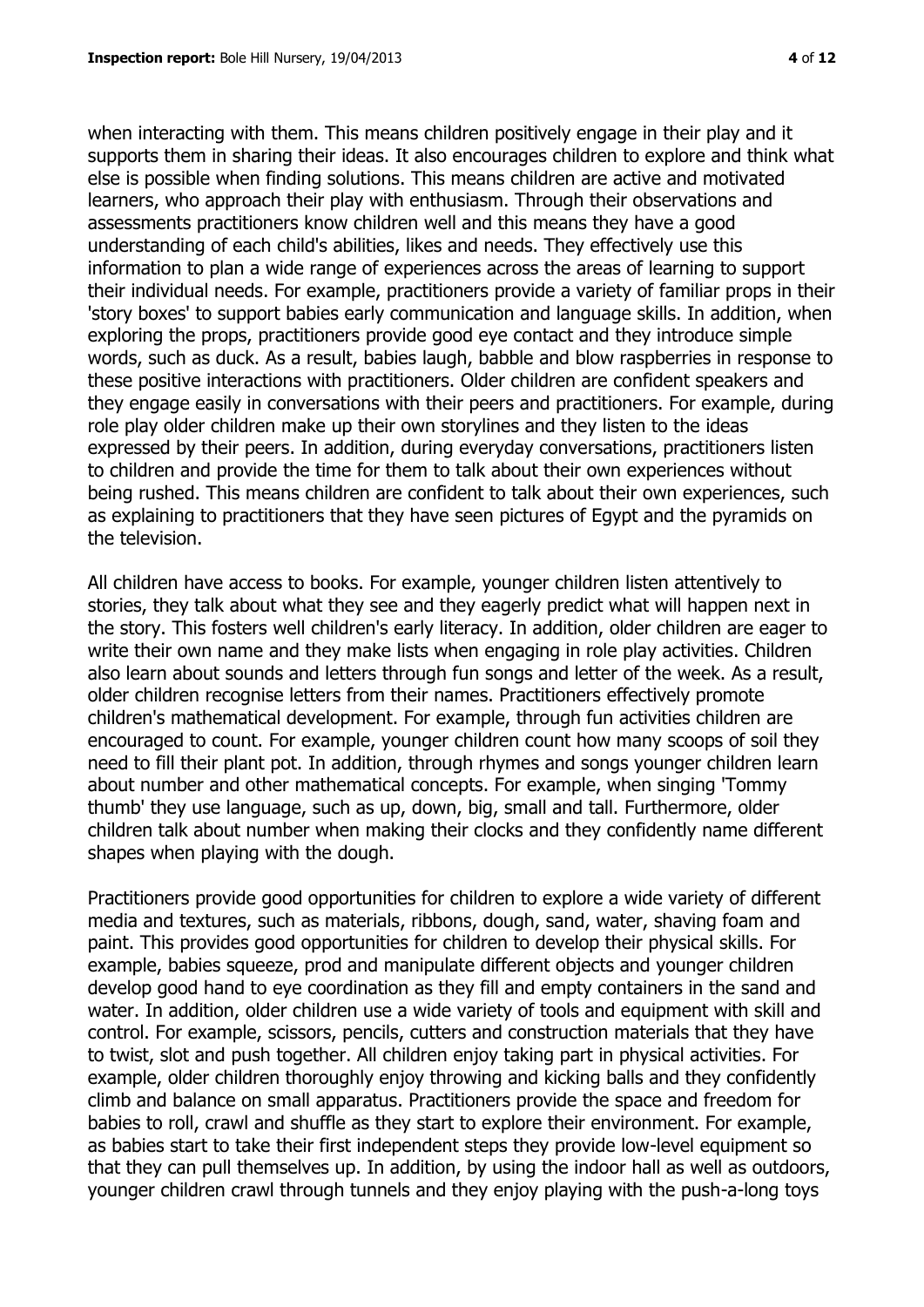and trikes. This means all children are physically active. Practitioners provide plenty of opportunities and activities to effectively promote children's development in expressive arts and design. For instance, all children enjoy exploring musical instruments and they enthusiastically join in rhymes and songs. Through a wide variety of arts and crafts, such as paint, sticking, dough and shaving foam, children are able to express their own ideas and thoughts. For example, older children design and build their own models with the dough and construction bricks.

Children have good opportunities to use their imagination. For example, they access a wide range of role play experiences, such as playing shops and pretending to make tea. They put the baby to bed and use their hospital set to make their dolls better. Children are effectively learning about the world in which they live. All children go on outings in the local community, for example, they visit the local library and parks. In addition, they invite different people into the setting, such as the fire service and police. This supports children in learning about the occupations and ways of life of different people in their community. Through resources, posters, books and activities that celebrate different cultural events and festivals, children are developing positive attitudes and respect towards others. Practitioners actively involve children in planting and growing activities and they talk to them about seasonal changes, the days of the week and weather. In addition, children learn about simple technology through accessing a wide variety of resources. For example, babies access toys that they need to press buttons and lift flaps to make them work and older children are competent in using the computer. In addition, when playing with the 'computerised bee', younger children understand they need to press certain directional buttons to make the bee move. These activities effectively promote children's progression in understanding the world.

Children are effectively supported in becoming independent learners. For example, children of all ages are able to make their own choices in play and practitioners consider their likes when planning for their learning. This results in children being happy, enthusiastic and motivated learners. Through effective planning and meeting children's individual needs, practitioners prepare children well for their next stage in learning, such as starting school. For example, through role play and dressing up, children pretend to play at schools. This provides good opportunities for them to talk about their fears and expectations. In addition, children have their lunch in the hall. This mirrors practice in school because children get used to leaving their learning environment to have their lunch.

Practitioners fully understand the importance of involving parents in their child's learning. For example, they receive good information on how the Early Years Foundation Stage is delivered. In addition, daily dairies for babies and younger children ensure parents know how their child's day has gone. For example, how long they have slept. Practitioners hold yearly parents' evenings so that they can share and discuss children's individual progress. In addition, parents are able to access their child's progress records at any time. Practitioners are always looking at ways to improve these records. This means they have introduced additional forms to provide more information to parents, such as progress summary records and activity plans and evaluations. As a result, some practitioners are still working out what to include in these documents. This means there is a little inconsistency in the balance of information they are currently sharing with parents. For example, some practitioners are recording what activities parents can do to support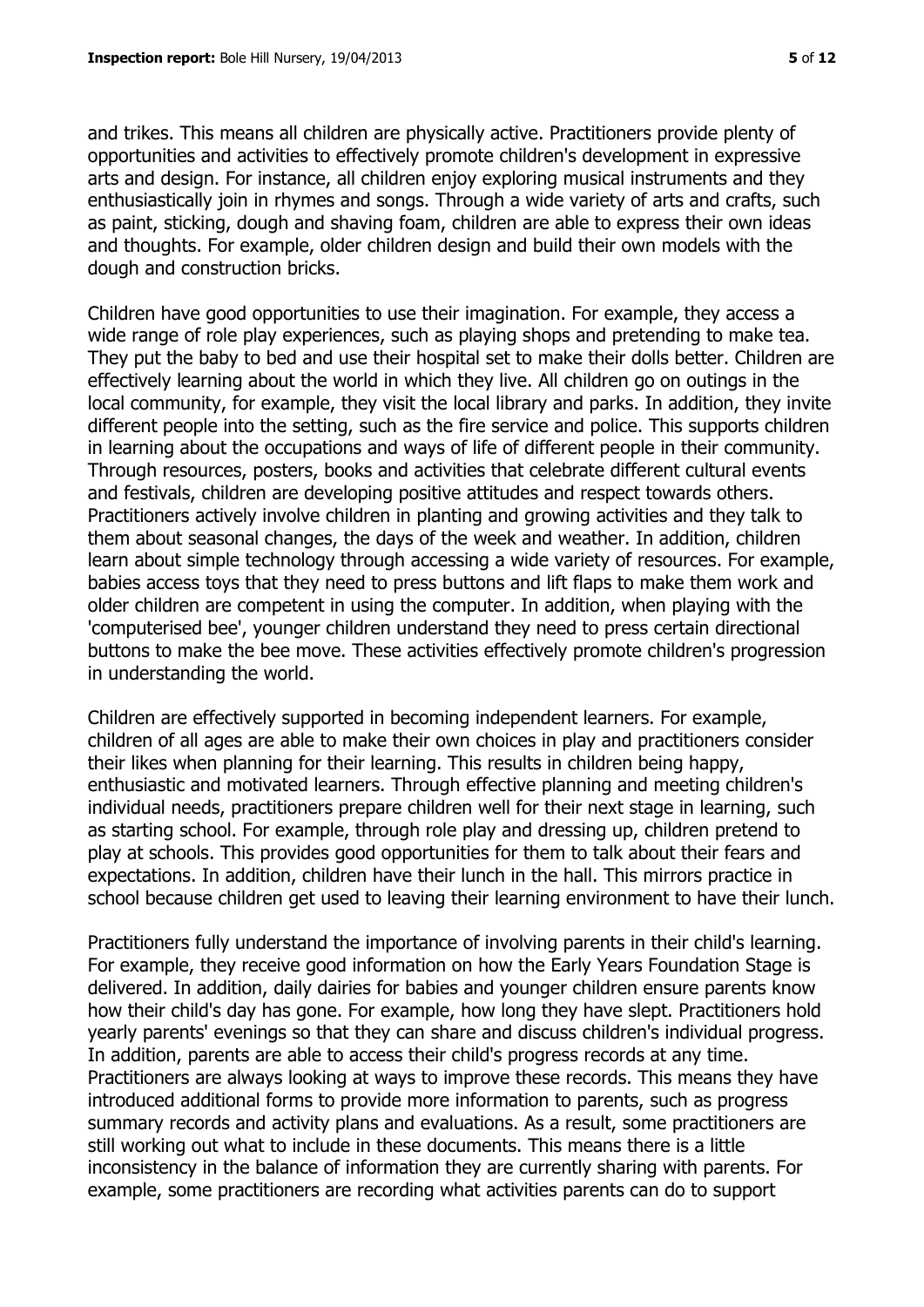children's learning. Whereas others are recording children's next steps, but less information on ways for parents to support this. This means practitioners are not providing maximum opportunities for some parents to support their child's already sharply focused learning. Practitioners work very well with parents if there are significant emerging concerns or if children have an identified special educational need or disability. For example, they regularly share information and they work together to agree plans so that individual learning is targeted and tailored to each child's specific needs.

#### **The contribution of the early years provision to the well-being of children**

When children first start at the setting practitioners gather detailed information from parents about children's individual needs, likes and routines. This effectively contributes to meeting children's needs and it promotes continuity in their care. For example, practitioners ensure they build into the day babies' individual routines, such as their sleeping and feeding patterns. They also encourage children to bring comfort items, such as blankets and favourite toys that help them settle. This provides security and reassurance for children. This, alongside an effective key person system means that there are strong bonds, attachments and good relationships between the children and practitioners. As a result, children are happy and they feel safe and settled in the setting. Successful key person arrangements also contribute to effectively supporting children's transitions across the setting. For example, when children move rooms, key persons go with them on visits and they ensure they share any relevant information with new carers. Consequently, children's progress, their likes and routines so that continuity is effectively promoted as children move around the setting.

Practitioners are friendly and they provide a welcoming environment for children. For example, they display children's work and photographs of their family around the setting. This provides familiarity for children and a sense of belonging. Children's behaviour is good. This is because practitioners are positive role models for children. In addition, they provide consistent routines and boundaries so that children know what is expected of them. For example, practitioners effectively praise children's achievements and they calmly explain to them the consequences of their behaviour. This results in children having confidence and high self-esteem. In addition, children know that it is kind to share and take turns. This results in them having cooperative and harmonious relationships with their peers. Overall, children's personal, social and emotional development is effectively promoted and their transitions to other settings are supported.

Children are cared for in a safe and clean learning environment. Practitioners manage this effectively through their regular safety checks, detailed risk assessments and close supervision of children. As a result, good safety precautions are in place to minimise hazards and accidents. Through play and routines, children have a good understanding of ways in which they can keep themselves safe. For example, practitioners ensure babies have the space and freedom to freely explore their environment, while being under their close supervision. In addition, older children talk about road safety on outings and younger children are reminded about how to use equipment safely. For example, how to hold scissors and why they must toys away so that they do not trip over them.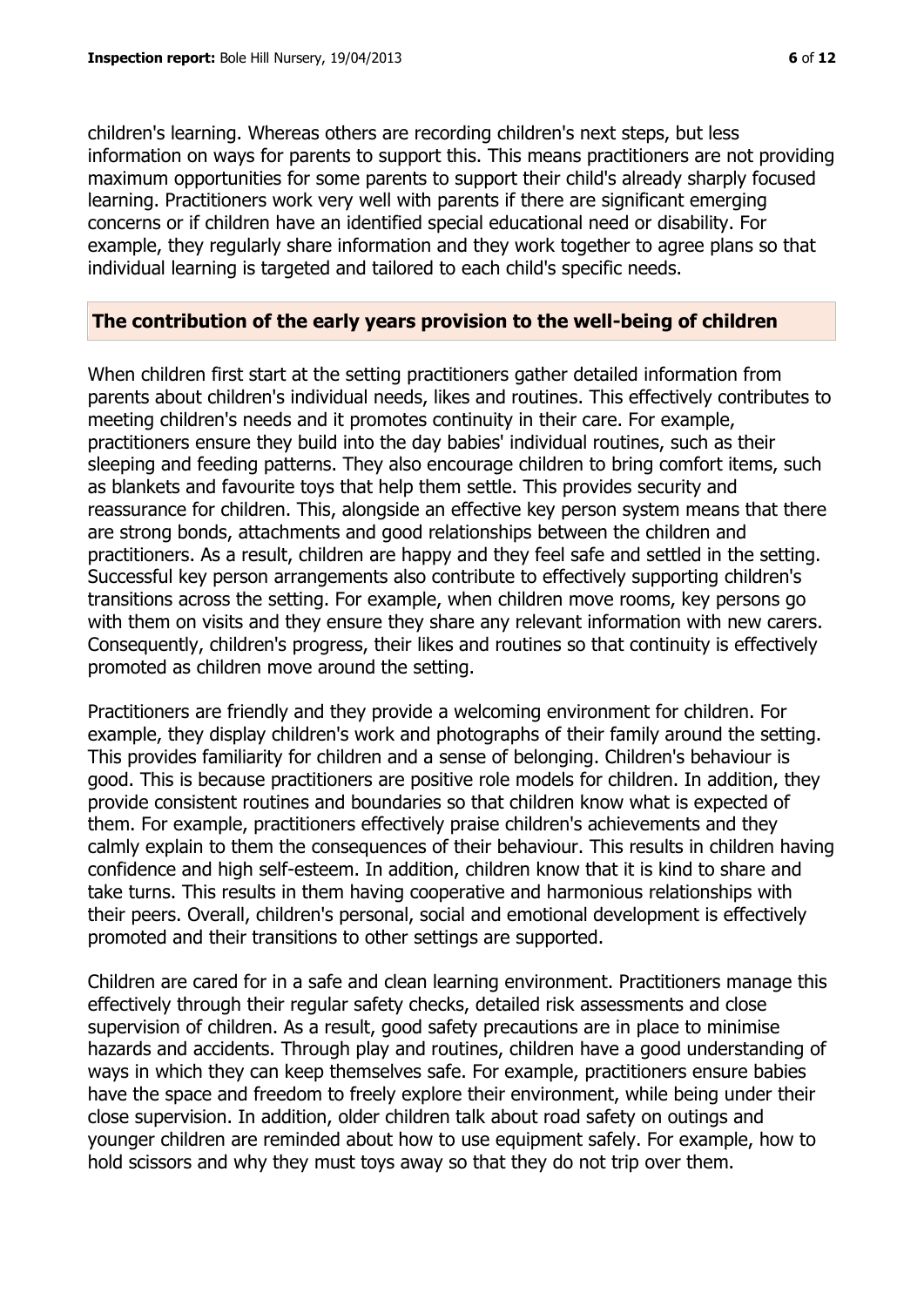Practitioners effectively promote the all-round development and health of children. For example, they implement a wide range of policies and procedures, such as managing illness, administrating medication and dealing with infectious illness. In addition, through regular cleaning routines, effective nappy changing procedures and sterilisation of babies' equipment, they effectively minimise the risk of infection and illness. Children also benefit from eating a healthy and nutritious diet. For example, the setting menus incorporate all food groups, including plenty of fresh fruits and vegetables so that children have good opportunities to make healthy choices. Through walks, making use of the park and daily access to outdoor play, children have ample opportunities to access fresh air and to be active. This effectively promotes their physical development and encourages them to lead a healthy lifestyle. All children from an early age are encouraged to practise good hygiene routines so that they learn about keeping themselves well. For example, all children wash their hands at appropriate times throughout the day and older children talk about how germs can make them ill. Older children understand that by covering their mouths when they cough, they are not spreading their germs.

#### **The effectiveness of the leadership and management of the early years provision**

Practitioners have a good understanding of their responsibilities in promoting and safeguarding children's welfare. Through training, all practitioners have a good understanding of the potential signs of abuse and neglect. This effectively contributes to protecting children from harm. In addition, the setting has a detailed and comprehensive safeguarding policy in place. This means all practitioners; including students and volunteers understand the procedures for reporting concerns. The setting maintains a wide range of detailed documentation, policies and procedures. These are effectively implemented by practitioners and results in keeping children safe. For example, practitioners fully understand why they cannot use their mobile phones in the setting. In addition, documentation includes robust evidence of suitably checks on practitioners, comprehensive risk assessments and detailed information regarding individual children. Practitioners are effectively deployed around the setting and this contributes to maintaining adult to child ratios. This includes employing additional practitioners to cover lunch breaks. Effective deployment and management of ratios ensures children are supervised well in their play.

Practitioners' commitment, drive and ambition to promoting improvement is good. Through reflective practice, regular staff meetings, self-evaluation and detailed action plans, the setting is proactive in bringing about positive change for children. For example, their detailed actions plans outline the ongoing refurbishment of the environment to enhance children's learning. Also individual room action plans means that practitioners are effectively monitoring the educational programmes. For example, the recent enhancement of additional resources that promote diversity contribute to younger children learning about differences, people and communities. Practitioners have successfully addressed recommendations made at the last inspection. For example, by carrying out more evacuation practices children have a better understanding of what they need to do in an emergency. In addition, practitioners have a good understanding of their roles and responsibilities because they are now involved in the reviewing and updating of policies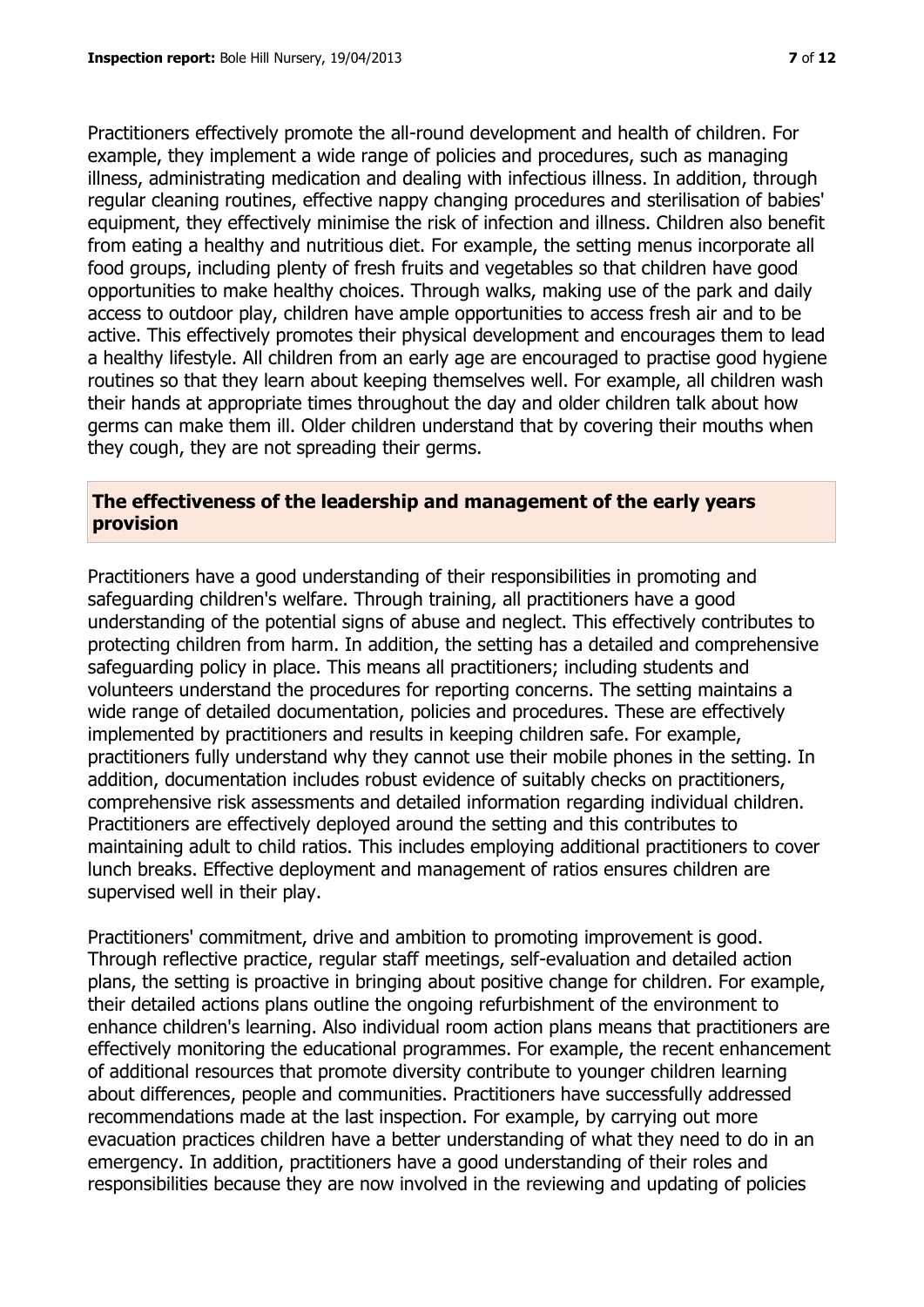and procedures. This contributes to effectively safeguarding children. Through questionnaires parents are actively involved in self-evaluation and following their feedback positive improvements have been made. For example, all practitioners now wear name badges and their photographs and qualifications are displayed in the entrance so parents know who everyone is. This promotes good communication and information sharing with parents.

Practitioners are encouraged to complete an early years qualification and as a result, a high proportion of them have gained a qualification at level 3 or above. In addition, there are some good arrangements in place to manage performance. For example, through inductions and appraisals, practitioners fully understand their role and they have good opportunities to discuss their personal effectiveness. Some practitioners have recently completed a degree and through their research they have gained a wealth of knowledge on how young children learn. For example, schemas and the characteristics of effective learning. Management recognises this knowledge is invaluable and very beneficial in supporting less experienced practitioners. However, ways to disseminate and share this knowledge to support others is not yet fully embedded in practice in order to enhance learning opportunities for children.

Practitioners have good relationships with parents and because of effective communication and information sharing children's needs are met. For example, the use of daily dairies promotes continuity in children's care. Information from parental questionnaires establishes that parents are happy with the care and education their children receive. For example, they express how the atmosphere of the setting if happy and friendly and that practitioners are caring towards their children. Practitioners work very well with other professionals and agencies involved in children's learning and care. They have strong links with the local children centre and other professionals use the premises to hold groups and meetings. For example, local health visitors hold weaning sessions and breast feeding groups at the setting. This builds strong links with the community. In addition, practitioners seek their advice on current practice, such as weaning so that they can implement this in the setting. This contributes to effectively promoting children's' health and well-being. Practitioners have regular discussions with any other professionals involved in children's learning, such as physiotherapists or speech and language therapists. This means all children, including those with special educational needs and/or disabilities or English as an additional language are effectively supported in their learning.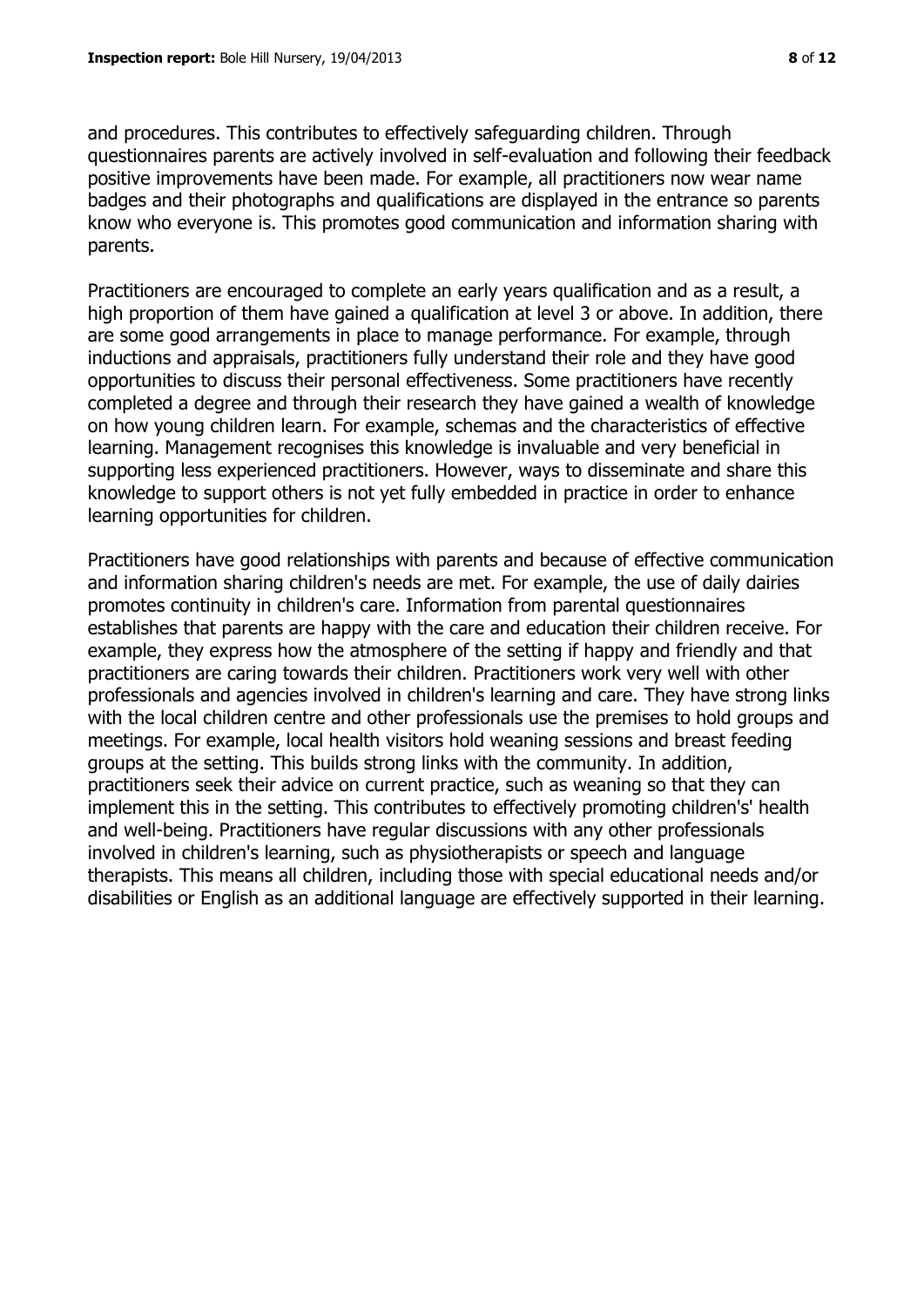# **What inspection judgements mean**

# **Registered early years provision**

| Grade   | <b>Judgement</b> | <b>Description</b>                                                                                                                                                                                                                                                                                                                                                                 |
|---------|------------------|------------------------------------------------------------------------------------------------------------------------------------------------------------------------------------------------------------------------------------------------------------------------------------------------------------------------------------------------------------------------------------|
| Grade 1 | Outstanding      | Outstanding provision is highly effective in meeting the needs<br>of all children exceptionally well. This ensures that children are<br>very well prepared for the next stage of their learning.                                                                                                                                                                                   |
| Grade 2 | Good             | Good provision is effective in delivering provision that meets<br>the needs of all children well. This ensures children are ready<br>for the next stage of their learning.                                                                                                                                                                                                         |
| Grade 3 | Satisfactory     | Satisfactory provision is performing less well than expectations<br>in one or more of the key areas. It requires improvement in<br>order to be good.                                                                                                                                                                                                                               |
| Grade 4 | Inadequate       | Provision that is inadequate requires significant improvement<br>and/or enforcement action. The provision is failing to give<br>children an acceptable standard of early years education and/or<br>is not meeting the safeguarding and welfare requirements of<br>the Early Years Foundation Stage. It will be inspected again<br>within 12 months of the date of this inspection. |
| Met     |                  | The provision has no children on roll. The inspection judgement<br>is that the provider continues to meet the requirements for<br>registration.                                                                                                                                                                                                                                    |
| Not met |                  | The provision has no children on roll. The inspection judgement<br>is that the provider does not meet the requirements for<br>registration.                                                                                                                                                                                                                                        |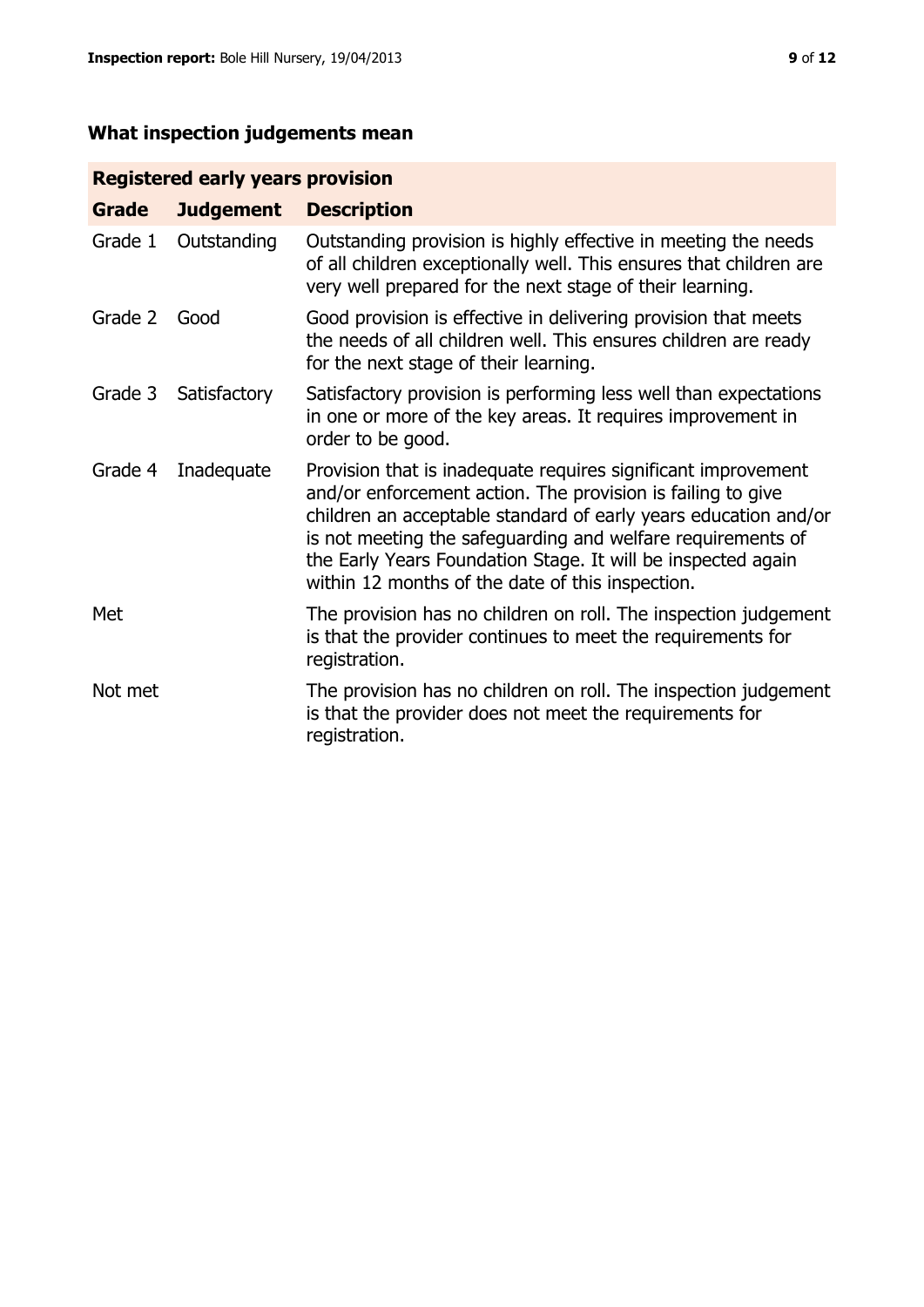## **Inspection**

This inspection was carried out by Ofsted under sections 49 and 50 of the Childcare Act 2006 on the quality and standards of provision that is registered on the Early Years Register. The registered person must ensure that this provision complies with the statutory framework for children's learning, development and care, known as the Early Years Foundation Stage.

# **Setting details**

| Unique reference number       | 300754                         |
|-------------------------------|--------------------------------|
| <b>Local authority</b>        | Sheffield                      |
| <b>Inspection number</b>      | 908945                         |
| <b>Type of provision</b>      |                                |
| <b>Registration category</b>  | Childcare - Non-Domestic       |
| <b>Age range of children</b>  | $0 - 5$                        |
| <b>Total number of places</b> | 131                            |
| Number of children on roll    | 151                            |
| <b>Name of provider</b>       | The Unity Centre Ltd           |
| Date of previous inspection   | 09/04/2010                     |
| <b>Telephone number</b>       | 0114 281 2864 or 0114 281 2865 |

Any complaints about the inspection or the report should be made following the procedures set out in the guidance *'Complaints procedure: raising concerns and making complaints* about Ofsted', which is available from Ofsted's website: www.ofsted.gov.uk. If you would like Ofsted to send you a copy of the guidance, please telephone 0300 123 4234, or email enquiries@ofsted.gov.uk.

# **Type of provision**

For the purposes of this inspection the following definitions apply:

Full-time provision is that which operates for more than three hours. These are usually known as nurseries, nursery schools and pre-schools and must deliver the Early Years Foundation Stage. They are registered on the Early Years Register and pay the higher fee for registration.

Sessional provision operates for more than two hours but does not exceed three hours in any one day. These are usually known as pre-schools, kindergartens or nursery schools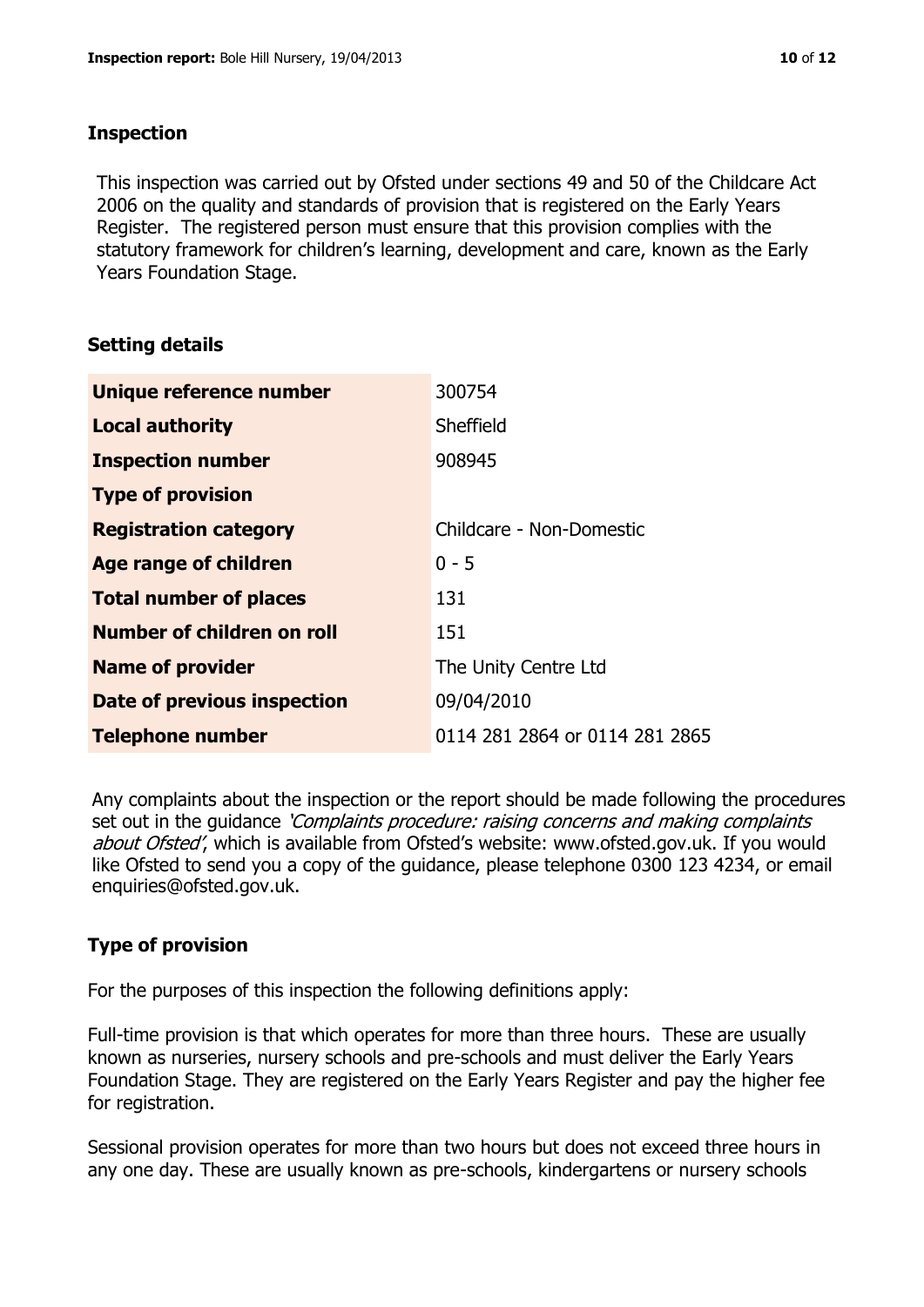and must deliver the Early Years Foundation Stage. They are registered on the Early Years Register and pay the lower fee for registration.

Childminders care for one or more children where individual children attend for a period of more than two hours in any one day. They operate from domestic premises, which are usually the childminder's own home. They are registered on the Early Years Register and must deliver the Early Years Foundation Stage.

Out of school provision may be sessional or full-time provision and is delivered before or after school and/or in the summer holidays. They are registered on the Early Years Register and must deliver the Early Years Foundation Stage. Where children receive their Early Years Foundation Stage in school these providers do not have to deliver the learning and development requirements in full but should complement the experiences children receive in school.